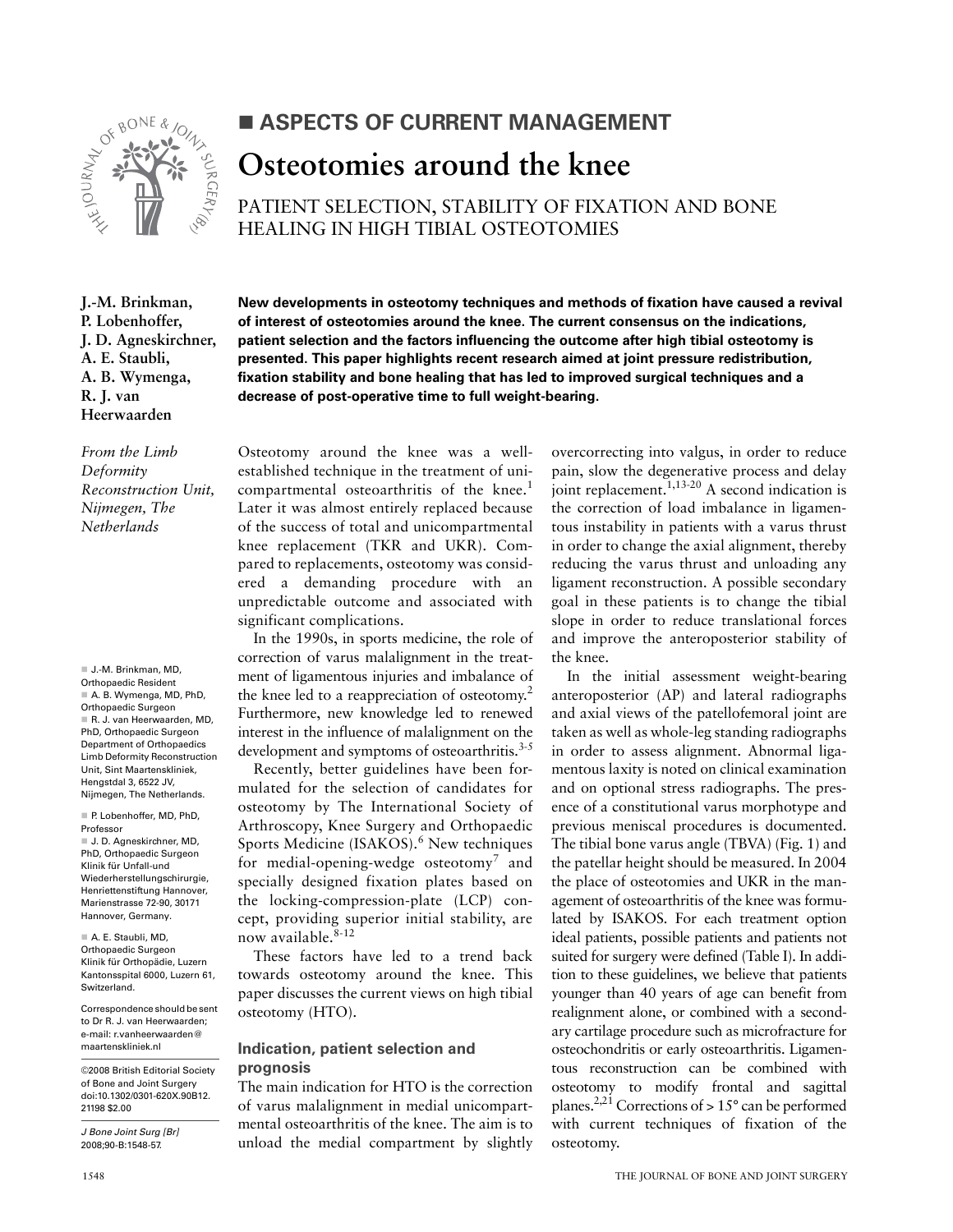

Fig. 1

Radiograph showing the tibial bone varus angle (TBVA) (arrow), which is the angle between the mechanical axis of the tibia (red line) and the epiphyseal axis of the proximal tibia (yellow line).<sup>2</sup>

For UKR, ISAKOS defined the ideal patient as aged  $\geq 65$  yrs, with a sedentary lifestyle, an osseous deformity (TBVA)  $\lt$  5° and a leg deformity correctable by physical examination and assessed on stress radiographs. Ligamentous stability, a full range of movement and absence of tibiofemoral subluxation were defined as prerequisites. In terms of prognosis, Bonnin and Chambat<sup>22</sup> looked at tibial deformities and measured the TBVA, concluding that it was an important prognostic factor. High tibial osteotomy was more or less curative in patients with an abnormal TBVA  $($  >  $5^{\circ})$ . The osteotomy corrected the congenital deformity in these patients and normalised the obliquity of the joint line while it was palliative in patients with a normal TBVA

 $( $5^{\circ}$ ). If patients are selected for osteotomy based on the$ TBVA, a successful result is obtained in > 90% at ten years' follow-up.<sup>22</sup> Jenny et al<sup>23</sup> identified similar results.

Babis et al<sup> $24$ </sup> also looked at obliquity of the joint line as a prognostic factor. In a series of patients with large varus deformities and osteoarthritis of the medial compartment, they demonstrated in a computer model that, with a double osteotomy combining a distal femoral with a proximal tibial osteotomy, normal obliquity of the joint line was preserved. The tension of stabilising ligaments also remained normal by correcting a varus alignment into slight valgus. Their 29 simulated double osteotomies were performed in 24 patients and resulted in a 96% survival rate at a mean follow-up of 82.7 months. They concluded that preservation of obliquity of the joint line within narrow boundaries of  $0^{\circ}$  (SD 4) was the key to success. This has been confirmed in a more recent short-term follow-up study by Hofmann and van Heerwaarden.<sup>25</sup>

However, few studies that have documented the survival of HTO use survival curves calculated by the Kaplan-Meier method. The endpoint is usually insertion of a TKR; prognostic factors for survival are rarely used. Coventry, Ilstrup and Wallrichs<sup>26</sup> recorded a survival rate of 87% at five years and 66% at ten years. They found a lower survival rate in patients who were obese (51% vs 91%) and a higher survival in patients who had a valgus alignment  $\geq 8^{\circ}$  five weeks' post-operatively, compared to those who had a valgus alignment  $\leq 5^{\circ}$  (94% vs 63%). Similarly, Naudie et al<sup>27</sup> observed that obesity and failure to achieve adequate correction were negative prognostic factors. Holden et al<sup>28</sup> and Odenbring et al<sup>29</sup> noted an age of < 50 years to be a positive prognostic factor.

Table I. Ideal and possible patients for high tibial osteotomy and patients not suited for the procedure according to the International Society of Arthroscopy, Knee Surgery and Orthopaedic Sports Medicine<sup>6</sup>

| Ideal <sup>*</sup>                              | Possible $†$                         | <b>Not suited</b>                                                |
|-------------------------------------------------|--------------------------------------|------------------------------------------------------------------|
| Isolated medial joint line pain                 | Flexion contracture $< 15^{\circ}$   | Bi-compartmental (medial and lateral) OA <sup>‡</sup>            |
| Age (yrs)                                       |                                      |                                                                  |
| 40 to 60                                        | Previous infection                   | Fixed flexion contracture $> 25^\circ$                           |
| BMI < 30                                        | Age 60 to 70 or $<$ 40               | Obese patients                                                   |
| High-demand activity but no running or jumping  | ACL, PCL or PLC insufficiency        | Meniscectomy in the compartment to be loaded<br>by the osteotomy |
| Malalignment $< 15^{\circ}$                     | Moderate patellofemoral<br>arthritis |                                                                  |
| Metaphyseal varus, i.e. TBVA $> 5^{\circ}$      | Wish to continue all sports          |                                                                  |
| Full range of movement                          |                                      |                                                                  |
| Normal lateral and patellofemoral<br>components |                                      |                                                                  |
| IKDC (A) B, C, D/Ahlback I to $IV^{80}$         |                                      |                                                                  |
| No cupula                                       |                                      |                                                                  |
| Normal ligament balance                         |                                      |                                                                  |
| Non-smoker                                      |                                      |                                                                  |
| Some level of pain tolerance                    |                                      |                                                                  |

\* BMI, body mass index; TBVA, tibial bone varus angle; IKDC, International Knee Documentation Committee osteoarthritis classification

† ACL, anterior cruciate ligament; PCL, posterior cruciate ligament; PLC, posterolateral corner

# OA, osteoarthritis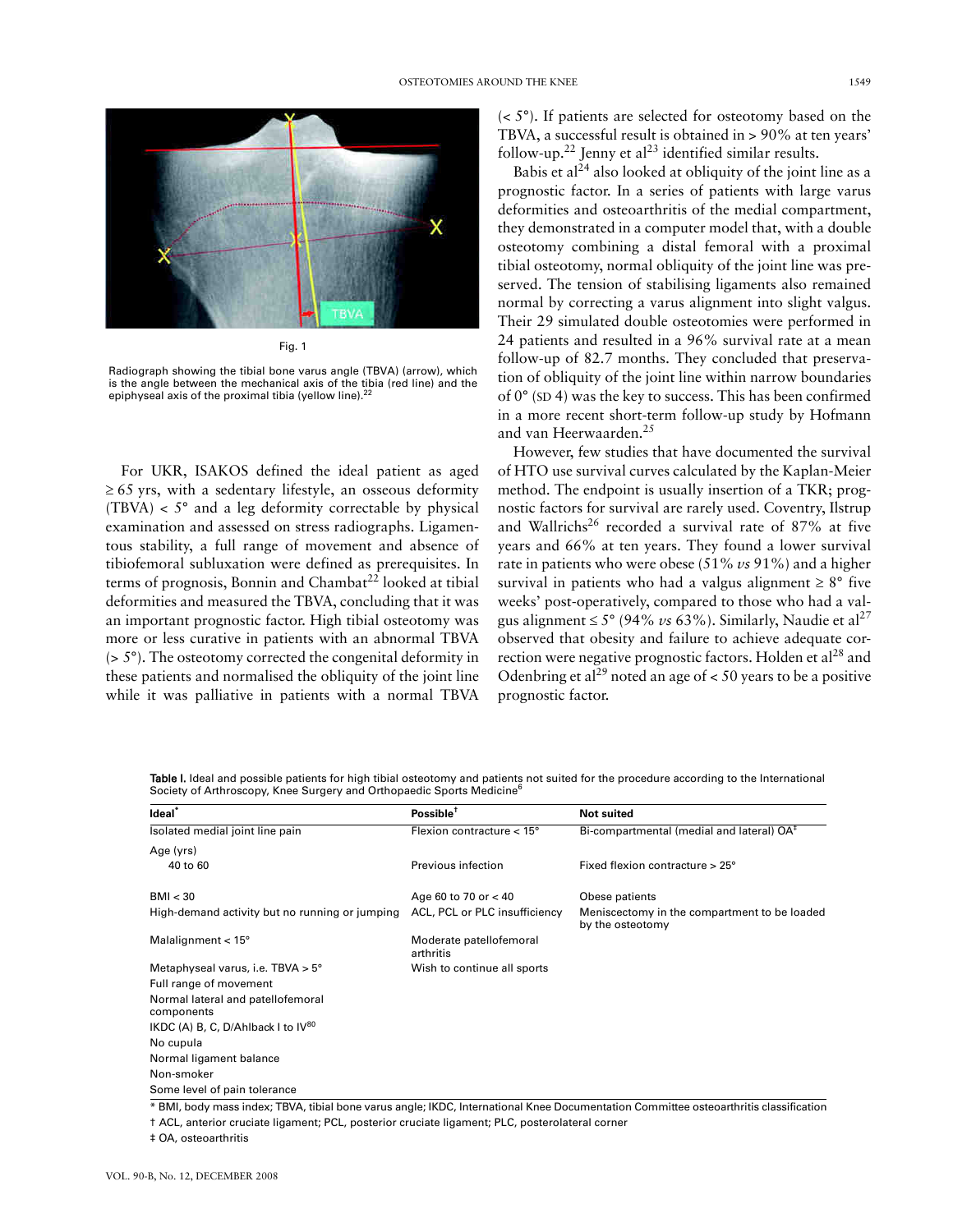

Photographs showing cartilage pressure distribution in high tibial osteotomy (HTO). Biomechanical test set-up for pressure-film measurements in the medial and lateral compartments of the knee while simulating an opening-wedge HTO. A vertically projected laser beam shows that the loading axis passes the knee joint at the Fujisawa point.<sup>17</sup> Graphs showing pressure distribution in the medial (green line) and lateral (red line) compartments after a valgus opening-wedge osteotomy with an intact medial collateral ligament (MCL), and after dividing the MCL by 50% and 100%. Only a full release of the MCL distal to the opening-wedge HTO will cause a cartilage pressure redistribution to the lateral compartment.<sup>47</sup>

#### **Correction of the deformity**

Classically, the correction is usually performed in the tibia. This is contraindicated in knee joints that have an oblique joint line, as the subsequent tibial osteotomy causes an increase in obliquity. This is also true in patients where a distal femoral deformity causes a varus malalignment of the axis.<sup>30</sup> Generally, the principles of the correction of deformity as formulated by Paley<sup>31</sup> should be respected.

A lateral closing-wedge, a medial opening-wedge or a dome-type tibial osteotomy may be used.<sup>15,32</sup> Many studies have shown good short- and mid-term follow-up results for the various techniques of osteotomy.<sup>19,26,33-37</sup> The outcome, however, strongly depends on an optimal and exact amount of correction.<sup>38</sup> Too little correction leads to poor results and a recurrence of the varus malalignment; too much leads to a valgus overload and osteoarthritis of the lateral compartment.<sup>18-20</sup>

For a valgus HTO, post-operative corrections from 8° to 10° valgus relative to the anatomical axis, and 3° to 5° valgus relative to the mechanical axis, have been proposed<sup>18,19,39-43</sup> More recent authors have used the position of the mechanical leg axis relative to the width of the tibial plateau, pre- and post-operatively, as a guideline for the amount of correction needed.<sup>44</sup> Their recommendations are based on the work of Fujisawa et al,<sup>17</sup> who concluded that, for optimal results, the corrected axis should run through the lateral 30% to 40% of the tibial plateau. Based on this clinical work, it is recommended by many that the post-operative mechanical axis

should run laterally through the tibial plateau, at 62% of its entire width, measured from the medial side.<sup>45-47</sup>

Some experimental data<sup>48</sup> on the effect of different axes of loading after osteotomy on the pressure distribution across the surface of the knee joint, measured using pressure-sensitive films, is available. In the only study performed under reproducible dynamic loading conditions, Agneskirchner et al<sup>47</sup> measured the pressure distribution across the joint, before and after an opening-wedge HTO, with the corrected axis running through the 'Fujisawa point',<sup>17</sup> with an intact medial collateral ligament (MCL), and after stepwise cutting of the MCL (Fig. 2). In varus alignment, most pressure was medial  $(65\%)$ , in neutral alignment it was also medial  $(60\%)$ , and in valgus alignment it was lateral (65%). After an openingwedge osteotomy with an intact MCL, the pressure increased medially (71%). Only after complete transection of the MCL did the pressure change to 64% laterally. They concluded that decompression of the medial compartment in an openingwedge osteotomy is possible and effective by using a slight valgus overcorrection, i.e. through the Fujisawa point, but not without a release of the MCL.

With respect to correction of the slope, joint pressure and translational forces in the sagittal plane can be strongly influenced by changing the tibial slope. Neyret, Zuppi and Selmi<sup>49</sup> found a strong relationship between increased tibial slope and increased anterior tibial translation, with a normal slope being  $10^{\circ}$  (SD 3). Generally, reducing the slope will correct for the increased anterior tibial translation in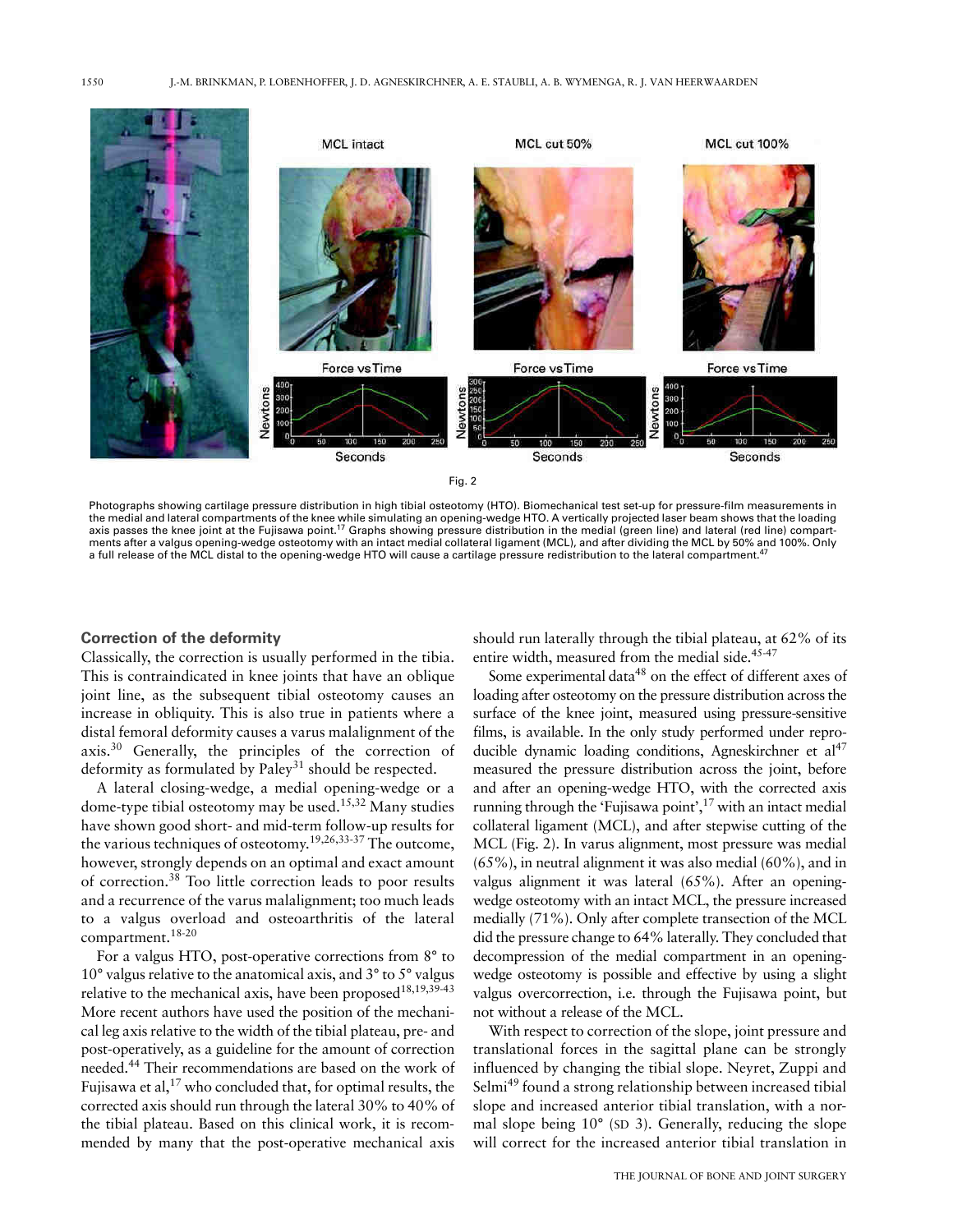#### Table II. Comparison of fixation methods

| Method                                                     | <b>Advantages</b>                                        | <b>Disadvantages</b>                                            |
|------------------------------------------------------------|----------------------------------------------------------|-----------------------------------------------------------------|
| Cylinder cast only                                         | Simple                                                   | Delayed bone healing <sup>81</sup>                              |
|                                                            | Cheap                                                    | Loss of correction <sup>82</sup>                                |
|                                                            | Exposure only required for saw cuts                      | Immobilisation and its complications <sup>*</sup>               |
| <b>External fixation</b>                                   | Gradual correction of large deformities possible         | Bulky device                                                    |
|                                                            |                                                          | Inconvenient for patients                                       |
|                                                            | Angle of correction can be changed <sup>32,83</sup>      | Pin-track-related complications <sup>84</sup>                   |
| Lateral osteotomy with staple fixation                     | Simpler and quicker than plate fixation                  | Requires casting                                                |
|                                                            | Larger contact area after osteotomy closure              | Poor holding power of staples <sup>32</sup>                     |
|                                                            |                                                          | Loss of correction <sup>85</sup>                                |
|                                                            |                                                          | Complications of lateral approach <sup>T</sup>                  |
|                                                            |                                                          | Large offset created in lateral proximal tibia <sup>86,87</sup> |
| Lateral osteotomy with fixation plate                      | More stable than staples <sup>85</sup>                   | Complication of lateral approach <sup>+</sup>                   |
|                                                            | No casting required                                      | Large offset created in lateral proximal tibia                  |
|                                                            | Immediate knee movement allowed                          |                                                                 |
|                                                            | Large contact area after osteotomy closure               |                                                                 |
| Medial osteotomy with fixation plate                       | No lateral approach                                      | High initial demand on implant                                  |
|                                                            | Simpler medial approach                                  | No large contact area                                           |
|                                                            | Only one saw cut needed                                  | Small lateral hinge <sup>88</sup>                               |
|                                                            | Transverse/sagittal plane corrections possible           | No compression of osteotomy possible                            |
|                                                            | No offset created                                        | Fixation failure <sup>74,89</sup>                               |
| Angle stable implants; applied either<br>lateral or medial | Less damage to periosteum and soft tissues <sup>56</sup> | Relatively bulky implants                                       |
|                                                            | No rigid compression needed                              | Expensive                                                       |
|                                                            | Higher initial stability <sup>58,59</sup>                |                                                                 |

\* arthrofibrosis, increased risk of venous thrombosis, stiffness, muscle atrophy

t muscle detachment, peroneal nerve dissection, fibular osteotomy required, leg shortening

anterior cruciate ligament (ACL)-deficient knees and will reduce stresses on the ACL reconstruction improving anteroposterior stability. However, increasing the slope will reduce translation in posterior cruciate ligament (PCL)deficient knees. Agneskirchner et al<sup>50</sup> found that changes in tibial slope have a strong effect on the kinematics of the knee. They measured contact pressure after tibial flexion osteotomies which increased the tibial slope, and found a reduction of pressure in the posterior part of the tibial plateau. With this technique secondary cartilage damage in ACL-deficient knees, which is usually located in the posterior compartment can be unloaded. They concluded that valgus osteotomies can be combined with a flexion component of the proximal tibia, addressing complex knee pathologies which might possibly comprise damage to the posteromedial cartilage and anteroposterior and posterolateral instability, in one procedure. There is further recent evidence that the slope increases after open-wedge osteotomy and decreases after closed-wedge osteotomy.<sup>51</sup>

## Techniques of osteotomy and methods of fixation

Most techniques of HTO are lateral-based closing-wedge procedures.<sup>15</sup> All require either a fibular osteotomy or a release of the proximal tibiofibular joint, require osteosynthesis on the

lateral side of the tibia and cause shortening. Large corrections may cause marked shortening of the leg and a large offset of the proximal tibia, which may compromise later placement of the tibial component of a TKR. Two saw cuts are needed, and only malalignment in the frontal plane can be corrected. The exposure required on the lateral side includes release of the extensor musculature and risks damage to the common peroneal nerve. This is said to occur in between 3.3% and 11.9% of patients, and indeed electromyography shows damage in up to 27% of patients.  $52,53$ 

Medial opening-wedge techniques of HTO, avoid muscle detachment, dissection of the peroneal nerve, shortening of the leg and fibular osteotomy. Only one saw cut is required, and corrections in the frontal plane can be combined with adjustments in the sagittal plane. However, these procedures have been less popular, mainly because implants for internal fixation have, until recently, been unable to withstand the axial and torsion forces in the proximal tibia. Several implant-related complications have been reported (Table II). Another cause of failure is that if the osteotomy cut is made above the tibial tuberosity, little room is left for proximal fixation. A modification of the opening-wedge technique has been proposed in the form of a biplanar osteotomy in which a transverse cut is combined with a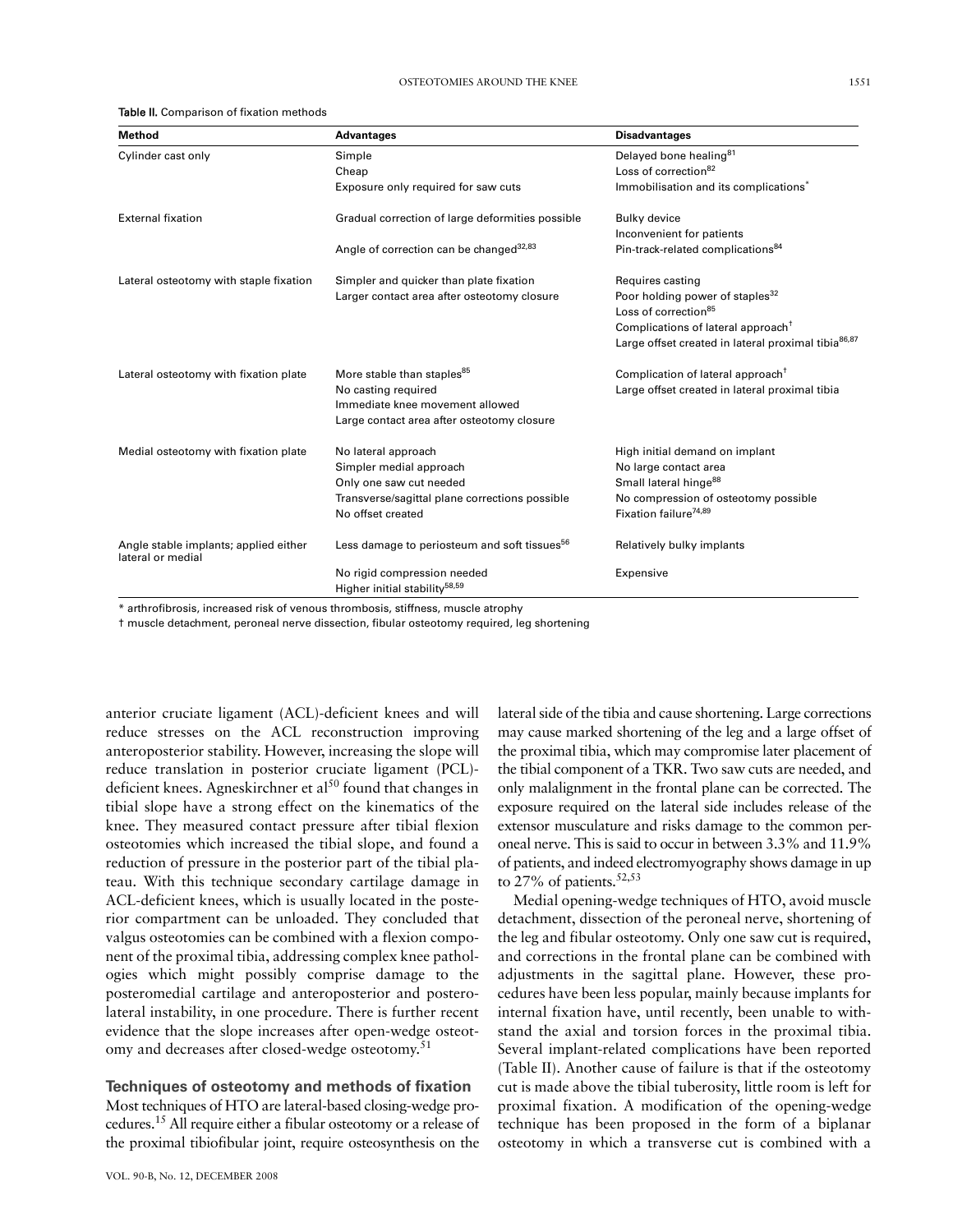

Photograph showing a) biomechanical test set-up for the measurement of displacement at the medial (left frame) and lateral (right frame) sides of a medial opening-wedge HTO during axial loading of third-generation composite tibiae and the different plates used and graphs showing b) medial and lateral linear displacement transducer measurements of the four tested implants: conventional spacer plate without locking bolts (OWO), short spacer plate with multidirectionally-insertable locking bolts (MSO), long spacer plate with multidirectionally insertable locking bolts (MSOnew), and medial tibial plate fixator (MPF). The MPF shows significantly less displacement during axial loading than the other implants.

second ascending cut behind the tuberosity.<sup>7</sup> With this technique more room is left for proximal fixation and a buttress is created which provides stability in the sagittal and transverse planes.

Various methods of fixation have been used and these are summarised in Table II. Based on the principle that bone healing is induced by the micromovement which occurs across a splinted zone, a variety of plates have been developed over the last 20 years, including locking compression plates (LCP), the point contact fixation system (PC-fix) and the less invasive stabilisation system  $(LISS)$ .<sup>10,11,54-56</sup> they all consist of an angle-stable plate-screw interface of locking bolts, which increase the stiffness of the construct and

obviate the need for rigid compression of the plate against bone. With the LCP a combination screw hole was introduced which can be used both for conventional fixation with rigid compression, and for splinting. Good clinical results using these plates have been reported in treating fractures.<sup>9,57</sup>

These principles have been applied to the fixation of osteotomies. Plate fixators have been developed based on the LCP concept for opening- and closing-wedge osteotomies. For an opening-wedge osteotomy a long, T-shaped fixator plate is available (Tomofix; Synthes GmbH; Solothurn, Switzerland).<sup>8</sup> The initial stability provided by this implant has been investigated in a biomechanical study by Agneskirchner et al<sup>58</sup> using third generation composite tibiae as a model,

1552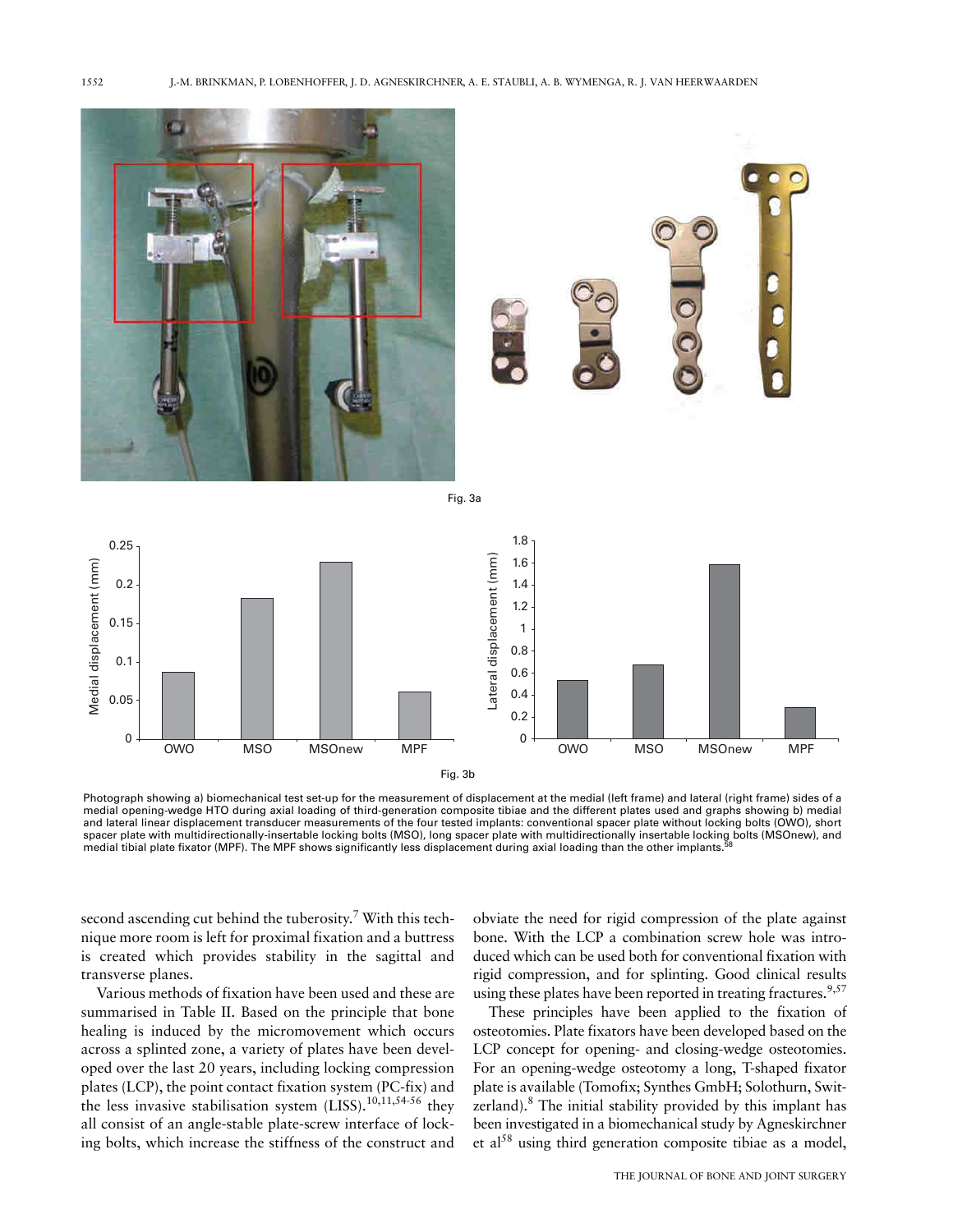

Diagrams showing surgical technique for a biplane opening-wedge HTO with fixation by an internal fixator plate. The ascending cut of the biplane osteotomy is performed behind the tibial tuberosity (A). A lag-screw is (green arrow) inserted causing a force vector upwards (red arrows) with lateral hinge-point compression (blue arrows) (B). Configuration of the final fixation configuration in frontal and sagittal views (C). Modification of surgical technique: distal tuberosity cut to prevent patella infera in large opening-wedge corrections (D).<sup>6</sup>

four different plates were tested: three types of spacer plate of different lengths, two with locking bolts, and the Tomofix plate fixator (Fig. 3). The authors applied axial compression on the tibiae using a materials testing machine under standardised alignment of the loading axis. Single load-to-failure tests and load-controlled cyclical tests to failure were performed. Failure occurred at the bone bridge of the lateral cortex in all tested implants. In the single load-to-failure tests the Tomofix plate resisted the most force. In the cyclical load-to-failure tests it resisted more than twice the amount of loading cycles than did the short spacer plates. The movement at the osteotomy gap was smallest in the Tomofix, with a reduction in displacement of between 65% and 88% compared to the various spacer plates. The highest residual stability after failure of the lateral cortex was also observed with the Tomofix plate. These results suggest that the design of the implant strongly influences the primary stability of a medial opening-wedge tibial osteotomy. Agneskirchner et al<sup>58</sup> concluded that a rigid long-plate fixator with locking bolts yielded the best results.

The clinical results seem to correlate with these biomechanical observations. Lobenhoffer and Agneskirchner<sup>7</sup> reported a 6% rate of failure of the implant with loss of correction in a series of 101 HTOs using a spacer plate. Spahn<sup>59</sup> compared spacer plates with an angle-stable implant and found that 11.7% of patients treated with a spacer plate needed additional lateral osteosynthesis. Loss of correction related to the implant was seen only in patients treated with a spacer plate. Staubli et al<sup>8</sup> investigated 92 HTOs treated with a Tomofix plate and observed 2% loss of correction and 2% delayed union. Lobenhoffer, Agneskirchner and Zoch<sup>60</sup> described 262 consecutive HTOs using a Tomofix plate with no loss of correction, although two patients developed a pseudarthrosis, both successfully treated with cancellous bone graft.

### **Operative technique**

When the authors carry out a valgus HTO biplanar medially-based opening-wedge osteotomy, fixation is with the Tomofix plate (Fig. 4). $61$ 

Arthroscopy may be performed routinely before HTO in order to debride the degenerate compartment and to check the integrity of the other side. In some cases the arthroscopic assessment will lead to a change in surgical intervention, and therefore, arthroscopy is regarded by some as indispensible before HTO.<sup>62</sup> The starting position of the procedure is with the knee flexed to 90°. A fluoroscope is mandatory, with visualisation possible in two directions. The medial side of the tibia is exposed through either a transverse or a longitudinal incision. The superficial fibres of the medial collateral ligament are mobilised and a distal release is performed. The upper border of the pes anserinus marks the starting point of the osteotomy. Two Kirschner wires are placed under fluoroscopic control to mark the saw cut. The lateral aiming point is the upper third of the proximal tibiofibular joint, 10 mm medial to the lateral cortex. This is the hinge point of the osteotomy. Only the posterior two-thirds of the tibia are cut. The separate ascending cut of the biplanar osteotomy is performed 1.5 cm to 2 cm behind the tibial tuberosity in the frontal plane, parallel to the anterior tibial margin (Fig. 4).

The osteotomy is opened gradually using chisels and a specially-calibrated spreading device. The gap is then measured and compared with the planned length of the base of the wedge. If the desired correction is achieved, and checked further with a rigid bar projected over the centres of the hip and ankle, a laminar bone spreader is inserted. It is essential to obtain full extension during these measurements which sometimes means that the lateral hinge may be fractured and later compressed during fixation. The plate fixator is introduced into the wound and then pushed distally into a subcutaneous tunnel until its long arm is aligned with the tibial shaft. Eight locked bolts are used in the Tomofix device, four proximal and four distal, of which three are unicortical. An additional lag screw is applied through the first distal hole below the osteotomy after proximal fixation, inducing compression on the lateral hinge point of the osteotomy and eliminating any potential distraction or instability in this area (Fig. 4).

A modification of the biplanar osteotomy can be used, especially in large opening-wedge corrections, or in cases of pre-operative patella infera. Instead of making the second osteotomy cut proximally, the tibial tuberosity is cut distally (Fig. 4). $63$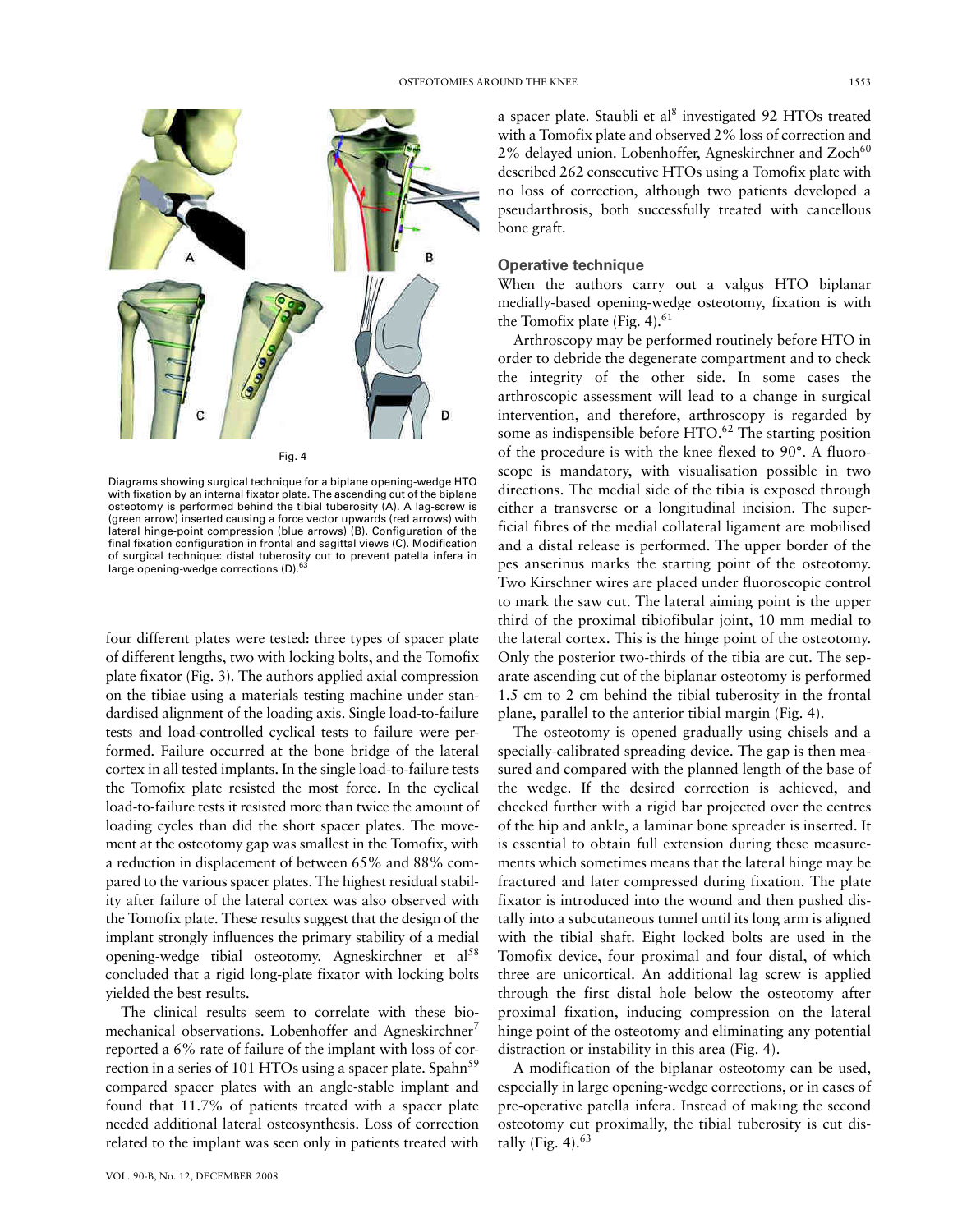

Roentgen stereophotogrammetric analysis (RSA) measurements of fixation stability in post-operative rehabilitation. a) Radiograph showing RSA bone markers inserted proximal and distal of an opening wedge HTO and b) bar chart showing the mean displacements of RSA markers inserted proximal and distal to an opening-wedge HTO during the first 12 months after surgery. Rehabilitation, with early post-operative full weight-bearing<br>(dark grey bars) compared to full weight-bearing after six weeks (light gr

The supposed effects of alterations in patellar height in HTO<sup>64-66</sup> have been studied by Gaasbeek et al.<sup>63</sup> They compared the effects on patellar height, calculated using the Caton Index,  $67$  in patients who had undergone a standard proximal-tuberosity osteotomy (PTO) and a modified distal-tuberosity osteotomy (DTO). They found that patellar height does not change with the latter, but in PTO it decreased significantly. In the latter group, patellar height and the angle of correction were related: the larger the correction angle, the lower the post-operative patellar height. Based on these results, they concluded that a DTO can prevent changes in patellar height, and recommended that it should be performed in patients who require a large correction. In a recent study by Stoffel et al<sup>68</sup> both techniques were compared by measuring patellofemoral contact stress. A DTO produced significantly less contact stress than did the PTO technique. We use a DTO in those patients with a pre-existing low patella, and consider it in opening-wedge corrections >  $8^{\circ}$  to  $10^{\circ}$ .

#### Post-operative care and weight-bearing protocol

Post-operative cryotherapy and intermittent venous compression are recommended to reduce swelling. Starting on the first post-operative day, partial weight-bearing (15 kg) to 20 kg) is allowed. From four to six weeks the amount of weight-bearing allowed is based on the amount of pain, although after six weeks full weight-bearing is permitted. A full range of active and passive movement is encouraged, and started with the help of a physiotherapist.

Two studies have been performed to investigate the weight-bearing protocol and the stability of fixation. Luites et al<sup>69</sup> in a randomised prospective clinical trial, compared

stability between opening-wedge and closing-wedge HTO with the Tomofix plate fixator in 42 patients, using Roentgen stereophotogrammetric analysis (RSA) (Fig. 5). All patients were allowed immediate partial weight-bearing for a period of six weeks and full weight-bearing thereafter. Roentgen stereophotogrammetric analysis measurements made immediately after surgery and at six weeks, three, six and 12 months post-operatively were compared to measured micromovements at the osteotomy. They found no difference between the two techniques and no significant displacement compared to measurements made immediately after surgery. In a second study, Brinkman et al<sup>70</sup> measured the stability of fixation using the same RSA technique in 14 opening-wedge osteotomies with full weight-bearing starting two weeks after surgery. Again, no significant movement at the osteotomy was recorded (Fig. 5). The authors concluded that fixation was stable without loss of correction with early weight-bearing.

Early weight-bearing can be started depending on pain and wound healing. Most patients are fully weight-bearing after two to three weeks.

#### **Bone healing in HTO**

The general principles of bone healing apply to closingwedge osteotomies, which can be considered as optimally controlled fractures treated according to the standard protocol of fracture treatment. With radiographs taken at distinct intervals, e.g. at six weeks, three, six and 12 months, progression of bone healing can be monitored.

Bone healing in opening-wedge osteotomies differs, however, because of the distraction and the gap which is created. Staubli<sup>71</sup> extensively studied bone healing in HTO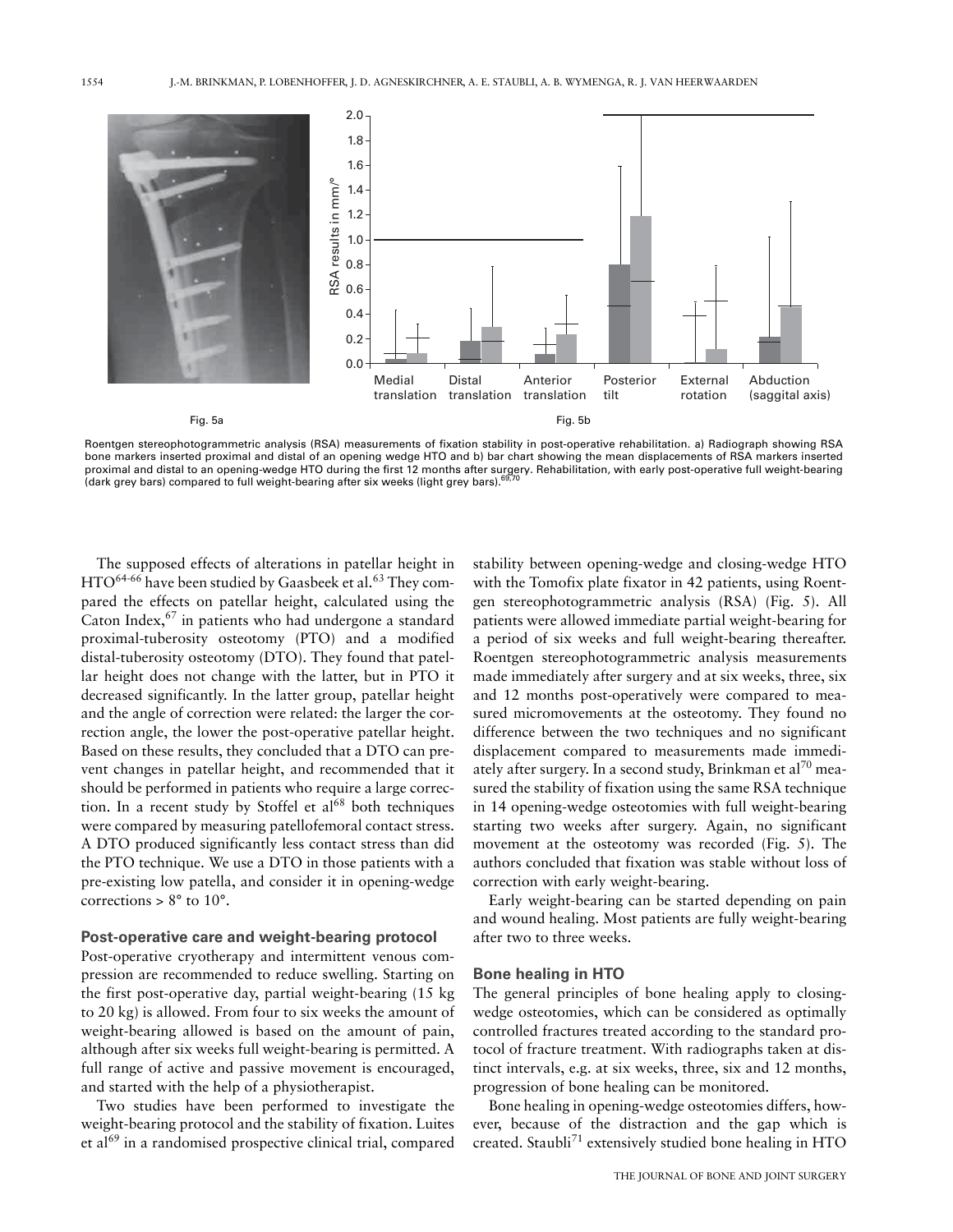





Fig. 6b

Fig. 6c

Bone healing in an open wedge HTO. Bar chart showing a) progression of bone growth in an osteotomy gap related to the width of the osteotomy<br>starting at the laterally based hinge point.<sup>71</sup> IR, implant removal, MR (T1) ima and c) three-dimensional CT images six weeks (left) and six months (right) after an opening-wedge HTO (posterolateral view) showing progression in bone mineralisation but no full consolidation at six months post-operatively (arrow).

performed without filling the gap and found that on plain radiographs healing occurs from lateral to medial, starting at the laterally-based hinge point (Fig. 6).

On MR scans, at six weeks the haematoma in the gap is replaced by connective tissue, which provides a scaffold for further callus formation and ossification, visible by three months post-operatively (Fig. 6). Based on the assessment of standard radiographs, approximately 75% of the gap has filled with new bone by six months. CT scans at this point show progression in bone mineralisation but no signs of full consolidation, indicating that bone healing is overestimated at six months on standard radiographs, with the CT scans showing progression at a slower pace (Fig. 6).

One year after operation full consolidation can be found in approximately 90% of patients on radiographs, MRI and CT scans. We do not advise removal of the plate before 1.5 years after osteotomy.

Many surgeons, however, prefer to fill the gap with bone graft. This view is based on various arguments, such as a reduction in local blood loss, an increase in mechanical stability and an increase in bone healing.<sup>72-77</sup>

In one of our centres (Sint Maartenskliniek, Nijmegen, The Netherlands) opening-wedge HTO has been performed using Tomofix plates and porous tri-calcium phosphate (TCP) as a

filling material. Resorption of TCP, bone ingrowth and bone remodelling were studied on plain radiographs<sup>78</sup> and on bone biopsies from the areas of the opening-wedge at the time of removal of the plate.<sup>79</sup> It was found that the TCP was resorbed, with complete incorporation and remodelling into new bone.<sup>79</sup> Based on this, our view is that when using a stable implant in biplanar opening-wedge HTO, only gaps > 20 mm should be filled. We advise that autologous grafts be used. If filling material is preferred, porous TCP is a safe option that will not interfere with normal bone healing. However, no prospective randomised trials have yet been published that compare the various filling materials with no filling at all.

High tibial osteotomy is a viable treatment option for a well-defined patient group suffering from osteoarthritis of the medial compartment and ligamentous imbalance of the knee. Based on new data obtained by biomechanical testing and clinical research, the biplanar osteotomy fixed with an internal plate fixator is very stable. Although bone healing in opening-wedge osteotomies may take from as little as three up to 12 months, early full weight-bearing is possible with these stable plates and good bone healing is achieved without loss of correction.

No benefits in any form have been received or will be received from a commercial party related directly or indirectly to the subject of this article.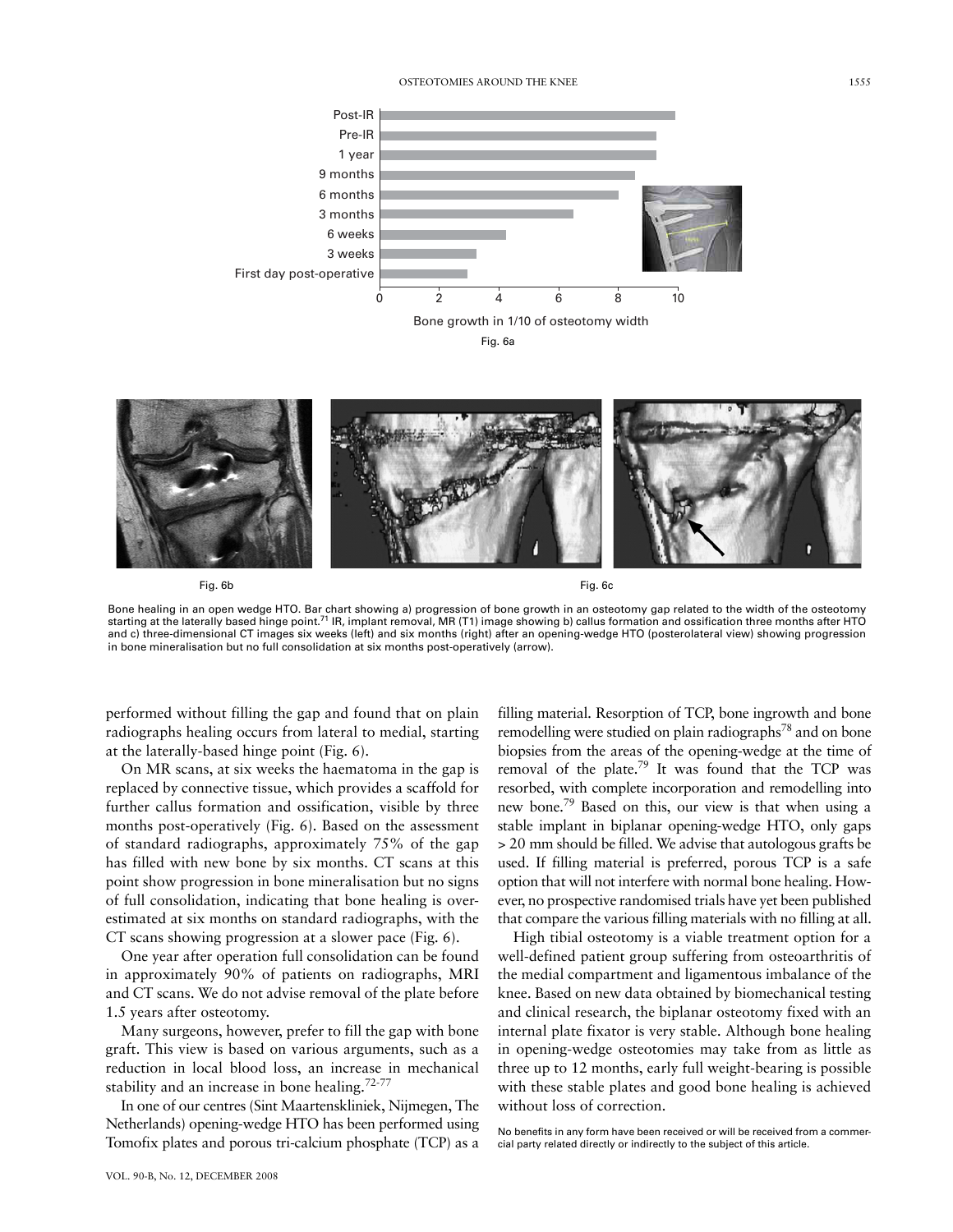#### **References**

- 1. Coventry MB. Osteotomy of the upper portion of the tibia for degenerative arthritis of the knee: a preliminary report. J Bone Joint Surg [Am] 1965;47-A:984-90.
- 2. Noyes FR, Barber SD, Simon R. High tibial osteotomy and ligament reconstruction in varus angulated, anterior cruciate ligament-deficient knees: a two-to seven-year follow-up study. Am J Sports Med 1993;21:2-12.
- 3. Cicuttini F, Wluka A, Hankin J, Wang Y. Longitudinal study of the relationship between knee angle and tibiofemoral cartilage volume in subjects with knee osteoarthritis. Rheumatology (Oxford) 2004;43:321-4.
- 4. Cerejo R, Dunlop DD, Cahue S, et al. The influence of alignment on risk of knee osteoarthritis progression according to baseline stage of disease. Arthritis Rheum 2002:46:2632-6
- 5. Schmitt E, Heisel J, Jani L, Schumacher G. Kniegelenknahe Beinachsenfehlstellung. Deutsch Gesellschaft für Orthopadie und Orthopadische Chirurgie. Leitlinien der Orthopadie. 2002. Koln, Deutscher Arzte-Verlag. http://www.uni-duesseldorf.de/ awmf/11/038-005.htm (date last accessed 8 July 2008).
- 6. Rand JA, Neyret P. ISAKOS meeting on the management of osteoarthritis of the knee prior to total knee arthroplasty. ISAKOS Congress, 2005.
- 7. Lobenhoffer P, Agneskirchner JD. Improvements in surgical technique of valgus high tibial osteotomy. Knee Surg Sports Traumatol Arthrosc 2003;11:132-8.
- 8. Staubli AE, De Simon C, Babst R, Lobenhoffer P. TomoFix: a new LCP-concept for open wedge osteotomy of the medial proximal tibia: early results in 92 cases. Injury 2003;34(Suppl 2):55-62.
- 9. Sommer C, Gautier E, Muller M, Helfet DL, Wagner M. First clinical results of the Locking Compression Plate (LCP). Injury 2003;34(Suppl 2):43-54.
- 10. Wagner M, Frenk A, Frigg R. New concepts for bone fracture treatment and the Locking Compression Plate. Surg Technol Int 2004;12:271-7.
- 11. Wagner M. General principles for the clinical use of the LCP. Injury 2003;34(Suppl  $2$ :31-42
- 12. Stoffel K, Dieter U, Stachowiak G, Gachter A, Kuster MS. Biomechanical testing of the LCP: how can stability in locked internal fixators be controlled? Injury 2000;34(Suppl 2):11-19.
- 13. Maquet P. The treatment of choice in osteoarthritis of the knee. Clin Orthop 1985:192:108-12
- 14. Maquet P. Valgus osteotomy for osteoarthritis of the knee. Clin Orthop 1976 120 143-8
- 15. Lobenhoffer P, De Simon C, Staubli AE. Open-wedge high-tibial osteotomy with rigid plate fixation. Techniques in Knee Surgery 2002;1:93-105.
- 16. Outerbridge RE. The etiology of chondromalacia patellae. J Bone Joint Surg [Br] 1961:43-B:752-7
- 17. Fujisawa Y, Masuhara K, Shiomi S. The effect of high tibial osteotomy on osteoarthritis of the knee: an arthroscopic study of 54 knee joints. Orthop Clin North Am 1979:10:585-608
- 18. Hernigou P, Medevielle D, Debeyre J, Goutallier D. Proximal tibial osteotomy for osteoarthritis with varus deformity: a ten to thirteen-year follow-up study. J Bone Joint Surg [Am] 1987;69-A:332-54.
- 19. Ivarsson I, Myrnerts R, Gillquist J. High tibial osteotomy for medial osteoarthritis of the knee: a 5 to 7 and 11 year follow-up. J Bone Joint Surg [Br] 1990;72-B:238-44.
- 20. Tjornstrand B, Egund N, Hagstedt B, Lindstrand A. Tibial osteotomy in medial gonarthrosis: the importance of over-correction of varus deformity. Arch Orthop Trauma Sura 1981:99:83-9.
- 21. Imhoff AB, Linke RD, Agneskirchner J. Corrective osteotomy in primary varus, double varus and triple varus knee instability with cruciate ligament replacement. Orthopade 2004;33:201-7 (in German).
- 22. Bonnin M, Chambat P. Current status of valgus angle, tibial head closing wedge osteotomy in medial gonarthrosis. Orthopade 2004;33:135-42 (in German).
- 23. Jenny JY, Tavan A, Jenny G, Kehr P. Long-term survival rate of tibial osteotomies for valgus gonarthrosis. Rev Chir Orthop Reparatrice Appar Mot 1998;84:350-7 (in French).
- 24. Babis GC, An KN, Chao EY, Rand JA, Sim FH. Double level osteotomy of the knee: a method to retain joint-line obliquity. J Bone Joint Surg [Am] 2002;84-A:1380-8.
- 25. Hofmann S, van Heerwaarden RJ. Algemeine Patientenauswahl und Indikationen zu Doppelosteotomien. Orthopädische Praxis 2007;43:142-6 (in German).
- 26. Coventry MB, Ilstrup DM, Wallrichs SL. Proximal tibial osteotomy: a critical longterm study of eighty-seven cases. J Bone Joint Surg [Am] 1993;75-A:196-201.
- 27. Naudie D, Bourne RB, Rorabeck CH, Bourne TJ. Survivorship of the high tibial valgus osteotomy: a 10- to 22-year followup study. Clin Orthop 1999;327:18-27.
- 28. Holden DL, James SL, Larson RL, Slocum DB. Proximal tibial osteotomy in patients who are fifty years old or less: a long-term follow-up study. J Bone Joint Surg [Am] 1988;70-A:977-82.
- 29. Odenbring S, Tjornstrand B, Egund N, et al. Function after tibial osteotomy for medial gonarthrosis below aged 50 years. Acta Orthop Scand 1989;60:527-31.
- 30. Hofmann S. Pietsch R. van Heerwaarden RJ. Biomechanische Grundlagen und Planung bei Umstellungsosteotomien am Kniegelenk. Orthopädische Praxis 2007;43:109-15 (in German).
- 31. Paley D. Principles of deformity correction. New York: Springer-Verlag, 2002.
- 32. Chandler RW, Seltzer D. Fixation in high tibial osteotomy. In: Fu FH, Harner CD, Vince KG, eds. Knee surgery. Baltimore: Williams & Wilkins, 1994:1135-52
- 33. Coventry MB. Upper tibial osteotomy for gonarthrosis: the evolution of the operation in the last 18 years and long term results. Orthop Clin North Am 1979:10:191-210
- 34. Hassenpflug J, von Haugwitz A, Hahne HJ. Long-term results of tibial head osteotomy. Z Orthop Ihre Grenzgeb 1998;136:154-61 (in German).
- 35. Insall JN, Joseph DM, Msika C. High tibial osteotomy for varus gonarthrosis: a longterm follow-up study. J Bone Joint Surg [Am] 1984;66-A:1040-8
- 36. Odenbring S, Eqund N, Knutson K, Lindstrand A, Larsen ST. Revision after osteotomy for gonarthrosis: a 10-19 year follow-up of 314 cases. Acta Orthop Scand 1990;61:128-30.
- 37. Yasuda K, Majima T, Tsuchida T, Kaneda K. A ten-to 15-year follow-up observation of high tibial osteotomy in medial compartment osteoarthrosis. Clin Orthop 1992:282:186-95.
- 38. Pape D, Adam F, Rupp S, Seil R, Kohn D. Stability, bone healing and loss of correction after valgus realignment of the tibial head: a roentgen stereometry analysis. Orthopade 2004:33:208-17 (in German).
- 39. Coventry MB. Upper tibial osteotomy for osteoarthritis. J Bone Joint Surg [Am] 1985;67-A:1136-40.
- 40. Engel GM, Lippert FG 3rd. Valgus tibial osteotomy: avoiding the pitfalls. Clin Orthop 1981:160:137-43
- 41. Kettelkamp DB, Chao EY. A method for quantitative analysis of medial and lateral compression forces at the knee during standing. Clin Orthop 1972;83:202-13.
- 42. Koshino T, Morii T, Wada J, et al. High tibial osteotomy with fixation by a blade plate for medial compartment osteoarthritis of the knee. Orthop Clin North Am 1989;20:227-43.
- 43. Mynerts R. Optimal correction in high tibial osteotomy for varus deformity. Acta Orthop cand 1980;51:689-94.
- 44. Pape D. Präoperative radiologische Planung von kniegelenknahen Tibiaosteotomien. In: Lobenhoffer P, Agneskirchner JD, Galla M, eds. Kniegelenknahe osteotomien: indikation planung, operations technik mit platten fixateuren. Stuttgart: Georg Thieme Verlag, 2006:29-37
- 45. Dugdale TW, Noyes FR, Styer D. Preoperative planning for high tibial osteotomy: the effect of lateral tibiofemoral separation and tibiofemoral length. Clin Orthop 1992:274:248-64
- 46. Miniaci A, Ballmer FT, Ballmer PM, Jakob RP. Proximal tibial osteotomy: a new fixation device. Clin Orthop 1989;246:250-9.
- 47. Agneskirchner JD. Hurschler C. Wrann CD. Lobenhoffer P. The effects of valous medial opening wedge high tibial osteotomy on articular cartilage pressure of the knee: a biomechanical study. Arthroscopy 2007;23:852-61.
- 48. Riegger-Krugh C, Gerhart TN, Powers WR, Hayes WC. Tibiofemoral contact pressures in degenerative joint disease. Clin Orthop 1998;348:233-45.
- 49. Neyret P, Zuppi G, Selmi TAS. Tibial deflexion osteotomy. Operative Techniques in Sports Medicine 2000;8:61-6.
- 50. Agneskirchner JD, Hurschler C, Stukenborg-Colsman C, Imhoff AB, Lobenhoffer P. Effect of high tibial flexion osteotomy on cartilage pressure and joint kinematics: a biomechanical study in human cadaveric knees. Arch Orthop Trauma Surg 2004;124:575-84.
- 51. El-Azab H, Halawa A, Anetzberger H, Imhoff AB, Hinteruimmer S. The effect of closed- and open-wedge high tibial osteotomy on tibial slope: a retrospective radiological review of 120 cases. J Bone Joint Surg [Br] 2008;90-B:1193-7.
- 52. Aydogdu S, Cullu E, Arac N, Varolgunes N, Sur H. Prolonged peroneal nerve dysfunction after high tibial osteotomy: pre- and postoperative electrophysiological study. Knee Surg Sports Traumatol Arthrosc 2000;8:305-8.
- 53. Aydogdu S, Yercan H, Saylam C, Sur H. Peroneal nerve dysfunction after high tibial osteotomy: an anatomical cadaver study. Acta Ortho Belg 1996;62:156-60.
- 54. Frigg R. Development of the Locking Compression Plate. Injury 2003;34(Suppl 2):6-10.
- 55. Frigg R. Locking Compression Plate (LCP): an osteosynthesis plate based on the Dynamic Compression Plate and the Point Contact Fixator (PC-Fix). Injury 2001;32(Suppl 2):63-6.
- 56. Perren SM. Evolution of the internal fixation of long bone fractures: the scientific basis of biological internal fixation: choosing a new balance between stability and biology. J Bone Joint Surg [Br] 2002;84-B:1093-110.
- 57. Gautier F, Sommer C. Guidelines for the clinical application of the LCP. Injury 2003;34(Suppl 2):63-76.
- 58. Agneskirchner JD, Freiling D, Hurschler C, Lobenhoffer P. Primary stability of four different implants for opening wedge high tibial osteotomy. Knee Surg Sports Traumatol Arthrosc 2006;14:291-300.
- 59. Spahn G. Complications in high tibial (medial opening wedge) osteotomy. Arch Orthop Trauma Surg 2004;124:649-53.
- 60. Lobenhoffer P, Agneskirchner J, Zoch W. Open valgus alignment osteotomy of the proximal tibia with fixation by medial plate fixator. Orthopade 2004;33:153-60 (in German).